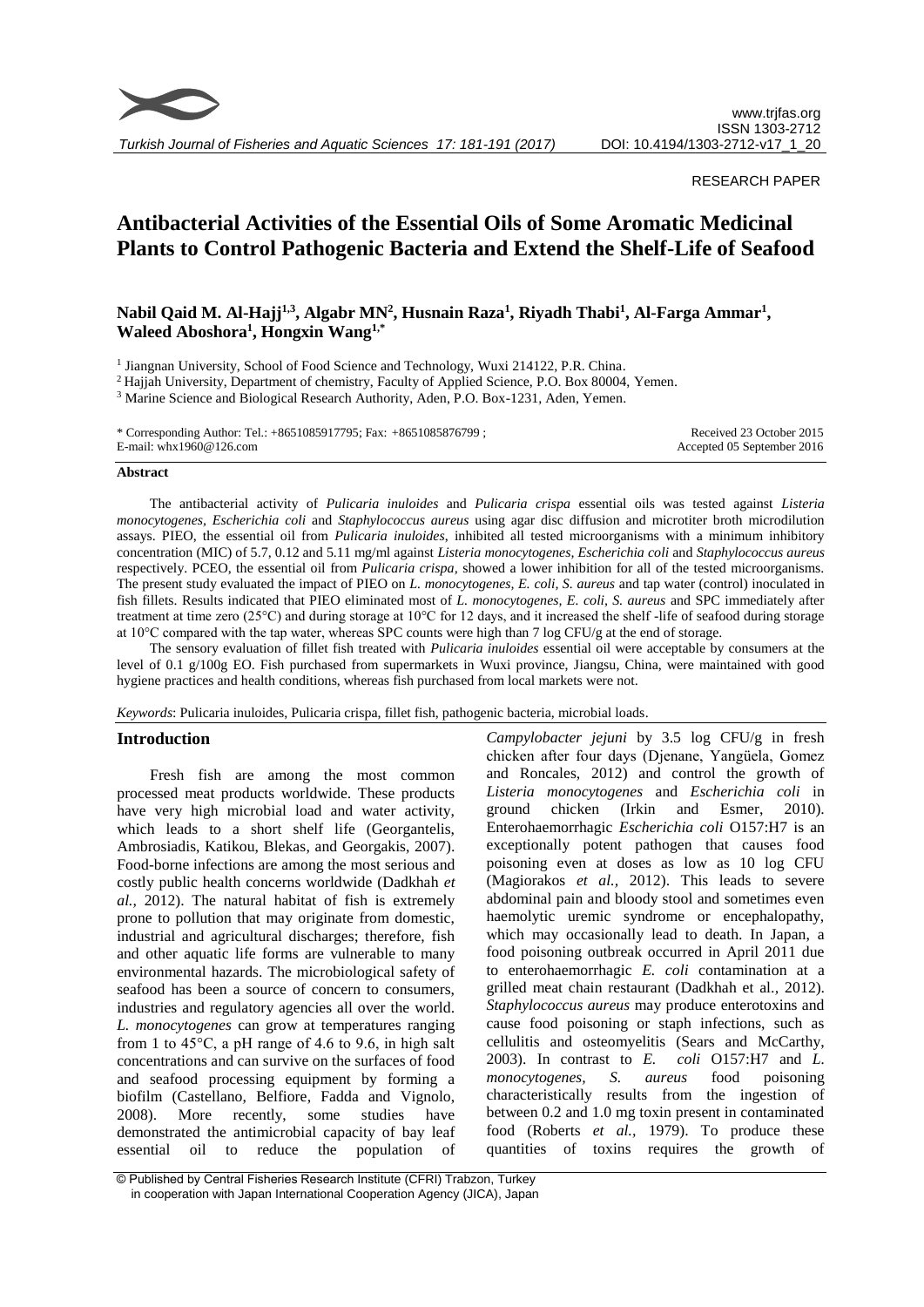*Staphylococcus aureus* in the food to densities of 10 /g or greater (Emswiler *et al.,* 1976). Staphylococcal food poisoning has been linked to the consumption of a variety of foods, including both dairy and meat products (Venkitanarayanan *et al.,* 1999). Amongst foods, seafood is the most perishable of all. It is harvested and processed under a wide array of circumstances, often in remote, under-equipped and unsanitary conditions. Therefore, juvenile kachlan fish and shrimp, whether wild-caught or cultured, is subjected to a wide range of safety hazards (Kanduri and Eckhardt, 2008). The genus Pulicaria, which belongs to the family Asteraceae (tribe Inuleae), consists of more than 77 species found throughout the world. Members of this genus contain various bioactive compounds such as monoterpenes, flavonoids, acetylenes, isocomene, and sesquiterpene lactones (Al-Hajj *et al.,* 2014). The leaves of *Pulicaria inuloides* and *Pulicaria crispa* are used to repel insects, to reduce influenza and common cold symptoms, and to treat back pain, intestinal disorders and inflammation. In addition, members of this genus have antibacterial and antispasmodic activities (Al-Hajj *et al.,* 2014). The use of natural preservatives in foods has been widely accepted by consumers, who increasingly seek natural and healthier products, free of synthetic additives (Sacchetti *et al.* 2005; Viuda-Martos *et al*.*,* 2010a). In addition, consumers are accustomed to the presence of herbs and spices commonly added to provide flavour and aroma in meats. Therefore, essential oils (EOs) can be considered as a good choice of natural preservatives for fish, meat products (Militello *et al.,* 2011).

 The objectives of the present study were to evaluate the in vitro effect of *Pulicaria inuloides* and *Pulicaria crispa* essential oils against *L. monocytogenes, E. coli* and *S. aureus*. In addition, the efficacy of essential oil of *P. inuloides* on the inhibition of *L. monocytogenes, E. coli* and *S. aureus* was tested by inoculating raw fillet fish during storage at 10°C for 12 days, in addition to collecting sensory evaluations of fish fillets treated with *Pulicaria inuloides* essential oil.

# **Materials and Methods**

#### **Plant Material and Essential Oil**

The aerial parts of *P. inuloides* and *P. crispa* (leaves) were collected in August 2014 during the flowering stage in the Sana'a areas of Yemen. The plant specimens were air-dried and taxonomically identified by Prof. Abdellah Amine (College of Agriculture, Sana'a University). A voucher specimen (SAN BI. 222, BC. 223) of the plant material was deposited in the Department of Biology in the College of Agriculture at Sana'a University. The essential oils of *P. inuloides* and *P. crispa* were obtained by steamdistillation of the plants using a pilot-scale system

(Khuzwayo, J. K. 2011) and (Ren *et al.,* 1989). Briefly, approximately 10 kg of fresh botanical material was loaded in the still. Steam was produced by a boiler and forced through the plant material to release the aromatic content. Steam containing the EOs was put through a cooling system for condensation. The EOs were spontaneously separated from the water solution and collected in a 50-mL Falcon tube containing 0.5 g anhydrous sodium sulphate ( $Na<sub>2</sub>SO<sub>4</sub>$ ). The sample was vortexed for 30 s and centrifuged at 5000x g for 10 min at 5 °C. The EOs were then transferred to a screw-capped amber flask and stored at  $10^{\circ}$ C $\pm$ 1.

#### **Preparation and Maintenance of Bacteria**

Cultures of *Listeria monocytogenes* (ATCC7644), *Escherichia coli* (ATCC10536) and *Staphylococcus aureus* 25923 were purchased from the China General Microbiological Culture Collection Center (CGMCC) (Beijing, China). Cultures were activated with 10 ml Brain Heart Infusion Broth (BHIB) (Oxoide, United Kingdom), incubated overnight at 35°C, streaked on to Brain Heart Infusion Agar (BHIA) (Oxoid, Basingstoke, United Kingdom) plates and incubated for 24h at 35°C (Hsiao and Siebert, 1999). Working cultures were kept on BHIA slants at  $5^{\circ}$ C $\pm$ 1 and subcultured every two weeks. Inoculums were prepared by transferring (0.1 ml) a loopful of culture from the slants to10 ml BHIA and incubated for 18 h at 35°C. The optical density (OD) of the growth of cultures was measured at 625 nm (1 cm disposable curette) using non-inoculated broth as blank.

#### **Antimicrobial Assay: Disc Diffusion Assay**

The antimicrobial activity of the *P. inuloides* and *P. crispa* essential oils were tested against the *L. monocytogenes, E. coli* and *S. aureus* using the disc diffusion assay (Zhu et al., 2005) with some modifications. Mueller-Hinton agar (Merck, Germany) was inoculated with bacteria 4 log CFU/ml. A 6-mm paper filter disc loaded with 90mg/ml essential oils were dissolved in dimethylsulphoxide (DMSO) and diluted to the highest concentration 20-0.1 mg/ml for bacterial strains, was placed on the agar, and the oil was allowed to diffuse into the medium for 30 min at room temperature. The plates were then incubated at 37 °C for 24 h., and the diameter of the resulting zone of inhibition was measured in mm with a digital caliper (0.001 mm, Mitutoyo, Mizonokuchi, Japan). The zone of inhibition was recorded as the mean  $\pm$ standard deviation (SD) of triplicate experiments. Ampicillin (10 μg) and gentamicin (10 μg) were used as reference antibiotics for bacteria. The total number of cells was reported as log CFU/ml (colony forming unites/ml).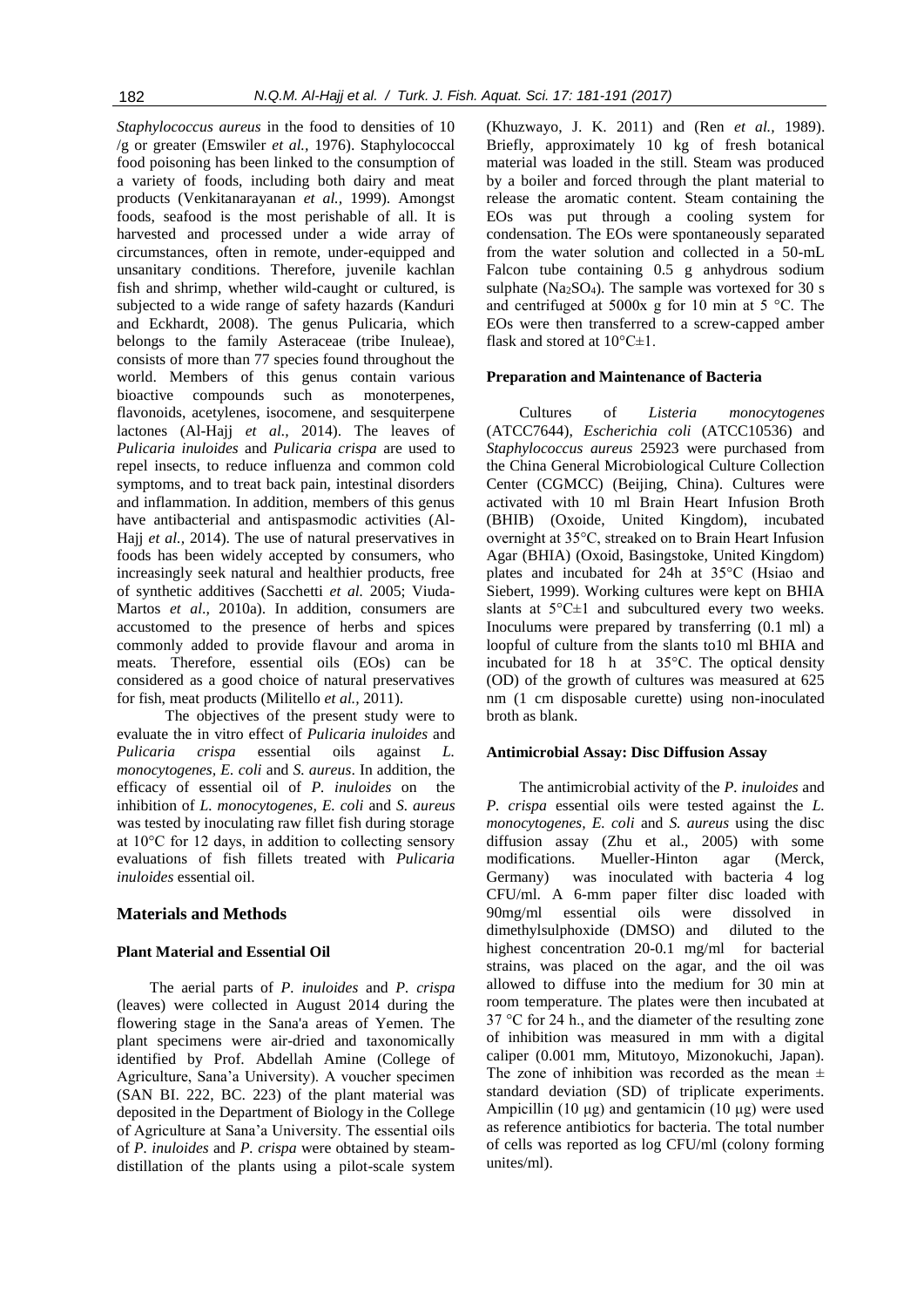## **Determination of Minimal Inhibitory Concentration (MIC)**

A broth microdilution method was used to determine the minimum inhibitory concentration (MIC) according to the National Committee for Clinical Laboratory Standards (NCCLS, 1999). The MIC is defined as the lowest concentration of the essential oil at which the microorganism does not demonstrate visible growth.

The MIC of the essential oils was determined using the microtiter broth micro dilution assay described by (Amsterdam, 1996). The essential oils were diluted to 90 mg/mL and subjected to a serial dilution (20 -0.1 mg/ml) in amicrotiter plate containing tryptic soy broth (TSB) for bacteria. The bacteria were suspended in the liquid culture medium at a final concentration of 4 log CFU/ml. After incubation at 37 °C for 24 h, the optical density was measured at 520 nm using a spectrophotometer.

#### **Fish Preparation**

This study was performed on beheaded fish fillets of juvenile kachlan (*Trachinotus ovatus*, Linnaeus) (6 kg), which are economically important in China. Juvenile kachlan were bought from supermarkets (three) and local markets in Wuxi province, Jiangsu, China in September 2014. The fish was cut into fillets under hygienic conditions. The standard methods of (AOAC, 2005), and the International Commission for the Microbiological Specifications of Foods (ICMSF, 2002) were adopted for preparation and microbiological analyses of seafood samples.

# **Scheme Experiment**



#### **Treatment Preparation: Fillet Fish**

The vacuum-packed bags were opened according to (AOAC, 2005). Approximately six representative samples (25 g in duplicates) of chilled fish were separately homogenized in a wiring blender for 1 min with 225 ml of sterile peptone water (0.1%) under aseptic conditions. Serial dilutions of 1/10  $(1/10^2)$  to  $1/10^4$ ) were further prepared in peptone water. Samples were subjected to microbiological analysis after the treatment procedure (day0) and after storage for 12 days at  $10 \pm 1$ °C.

#### **Fish Inoculation and Treatment Application**

Fresh chilled, peeled juvenile kachlan fillets were surface spread with 0.1 ml of diluted active cultures of *L. monocytogenes* (ATCC 7644), *E. coli* (ATCC 10536) and *S. aureus* (25923) with a sterile glass rod. Inoculations were done using  $10<sup>4</sup>$  colony forming units/ml of either *L. monocytogenes* (ATCC 7644), *E. coli* (ATCC 10536), and *S. aureus* (25923). After inoculation, the fillets were divided into four groups of six fillets each, dipped in cold solutions of plant extraction plant 0.1, 0.2 and 0.3 g per 100 ml (w/g) water for 30 min to enable attachment (ratio of 1:2) After, the fillets were then drained to remove excess solution and kept in plastic bags, under vacuum and stored at  $10 \pm 1$ °C for 12 days.

#### **Enumeration of** *Listeria monocytogenes*

The presence of *L. monocytogenes* and other *Listeria spp*. was confirmed according to (Alişarli *et al.,* 2005). Briefly, 1 ml of each dilution of prepared samples was streaked on Palcam Agar Base plates (Oxoid, U.K.) supplemented with Listeria Selective Supplement (PALCAM) (FD061). The plates were incubated at 37°C for 48 h and analysed for the presence of *Listeria* colonies. The colonies were examined by Gram staining. Black colonies were selected as presumptive *L. monocytogenes*.

#### **Enumeration of** *Escherichia coli*

*Escherichia coli* was enumerated on Eosin Methylene Blue Agar according to (Gonzalez-fandos *et al.,* 2005). One ml of each dilution of prepared samples was streaked on Eosin Methylene Blue Agar plats (Oxoid, U.K.).The plates were incubated at 37°C for 48 h and analysed for the presence of *Escherichia* colonies. The colonies were examined by Gram staining. Fluorescent green colonies were confirmed as *E. coli.*

#### **Enumeration of** *Staphylococcus aureus*

*Staphylococcus aureus* Tryptone Soya Agar with Sodium Chloride (TSAS) (Lancette *et al.,* 1986) was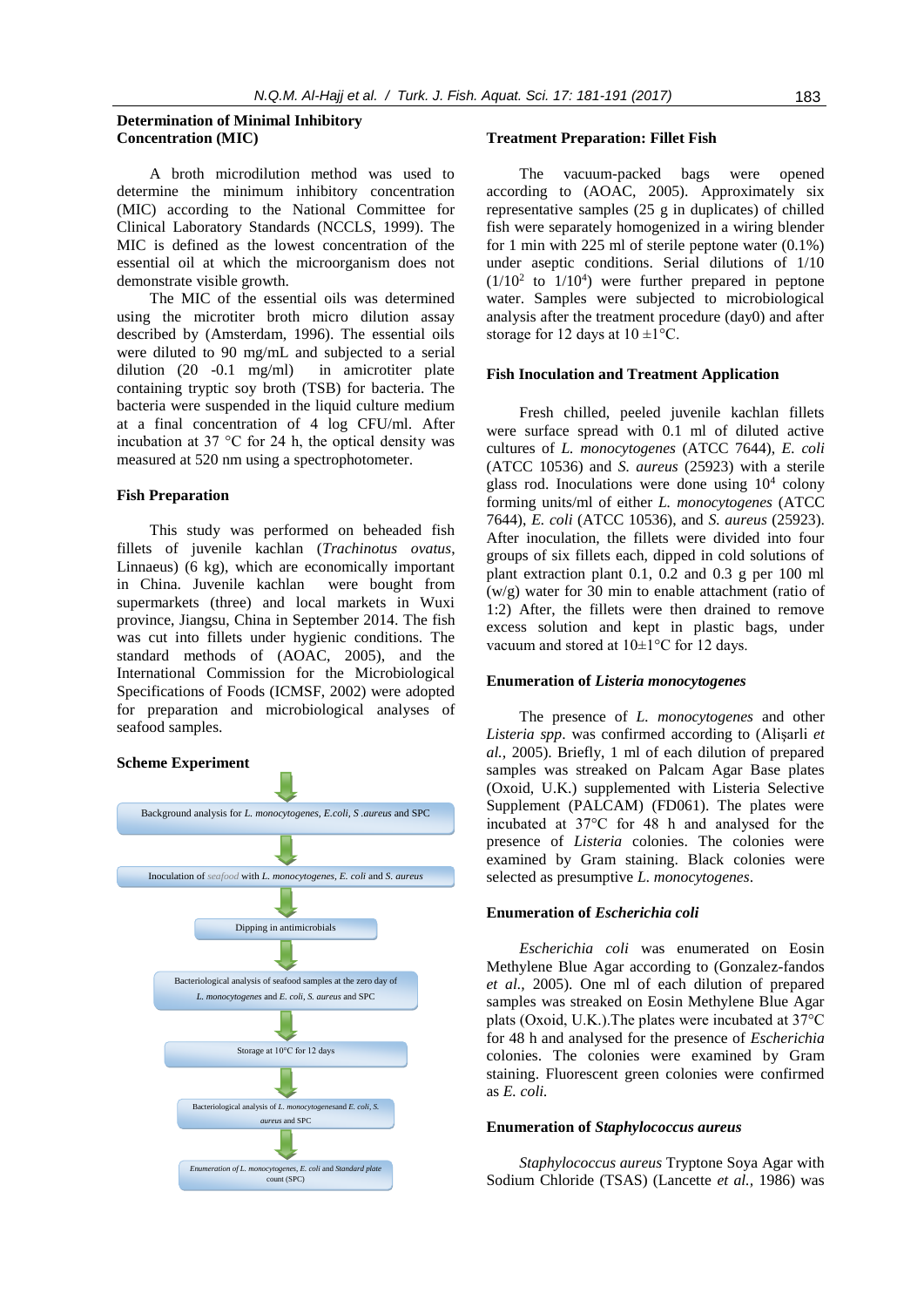used for preparing *S. aureus* cultures, with some modifications. One ml of each dilution of prepared samples was streaked on TSAS plates (Oxoid, U.K.).The plates were incubated at 37°C for 48 h and analysed for the of *Staphylococcus* colonies. Yellow colonies with a yellow halo were confirmed to be *S. aureus.*

#### **Enumeration of Standard Plate Count (SPC)**

Microbial loads SPC were determined by surface spreading homogenate dilutions (0.1 ml) on Plate Count Agar (Difco, USA) according to Gram *et al.* (1996). Inverted plates were incubated at 35-37°C for 24-48 h. Mean values of colony forming units (CFU) were calculated as the average of two dilutions and choosing the plates with ( 25 - 250 ) colonies.

# **Determination of Ph**

The pH of the fish was measured at each sampling day using Delta 320 PH meter (Mettler-Toledo, Shanghai, China). Ten grams from each sample was homogenized with 100 ml of distilled water. The pH was measured during the storage period. Measurements were made in triplicate for each experiment (n=9).

#### **Sensory Evaluation**

Sensory evaluation was performed only on uninoculated fillet fish samples. Sensory evaluation of fillet fish treated with PIEO  $(0.1, 0.2 \text{ and } 0.3 \text{ g}/100 \text{ g})$ of EO) was performed using anine-member trained panel. Panellists were recruited from among the students of Jiangnan University, China. Each experimental batch was prepared with 4 kg of fish batter and then cooked in boiling water for 20 min and served warm to panellists for sensory evaluation. The fish fillet was coded with its own three-digit random number in evaluation control. The panellists scored the sensory colour, odour and overall acceptability. A hedonic scale of 1 to 9 was used: 1: extremely bad, 2: very bad, 3: bad, 4: fairly bad, 5: satisfactory, 6: fairly good, 7: good, 8: very good and 9: excellent (Meilgaard, *et al.,* 2007). Sensory evaluation was accomplished at day 0 and at two-day intervals up to the end of the 12 days of storage at 10°C (Govaris *et al.,* 2010).

# **Statistical Analysis**

One-way ANOVA (SPSS 17.0) was performed to analyse all treatment effects of plant extractions and the control. When the results were significant, the Duncan test was also used (Yin *et al.,* 2007). Sensory data were also analysed by analysis of variance in the general linear model (univariate) and one-sample ttest for separation of mean differences.

# **Results**

#### **Microbiological Composition of Samples**

Data of the microbial composition of juvenile kachlan fish from supermarkets A, B and C compared with the local market in Wuxi province, Jiangsu, China, are shown in Figure 1. The Standard Plate Count (SPC) ranged between 1.6, 2 and less than 1 log CFU/g, from supermarkets A, B and C; while the SPC was 4 log CFU/g in fish from the local market. *L. monocytogenes, E. coli* and *S. aureus* were less than 1 log CFU/g in juvenile kachlan fish from supermarkets while *E. coli* was detected in juvenile kachlan fish from local markets as shown in Figure 1. Depending on the source of fish, bacterial growth is primarily responsible for fish spoilage.

# **Antimicrobial Activity of** *P. inuloides* **and** *P. crispa* **Essential Oils**

The antimicrobial activity of the *P. inuloides* and *P. crispa* essential oils was tested against *L. monocytogenes*, *E. coli* and *S. aureus* by the agar disc diffusion methods (Table1) and by the microtiter broth microdilution assay (Table 2). *P. inuloides* essential oil showed the greatest antimicrobial activity against tested bacteria, while *P. crispa* was a lower antimicrobial activity. Overall, the intensity of antimicrobial efficacy ranked as follows: *P. inuloides >P. crispa* essential oils.

#### **Antimicrobial Activity in Fish Fillets**

The antimicrobial effects of *P. inuloides* essentials oil at 0 (tap water), 0.1, 0.2 and 0.3  $g/100g$ 



**Figure 1.** Juvenile kachlan, *Trachinotus ovatus*- Linnaeus.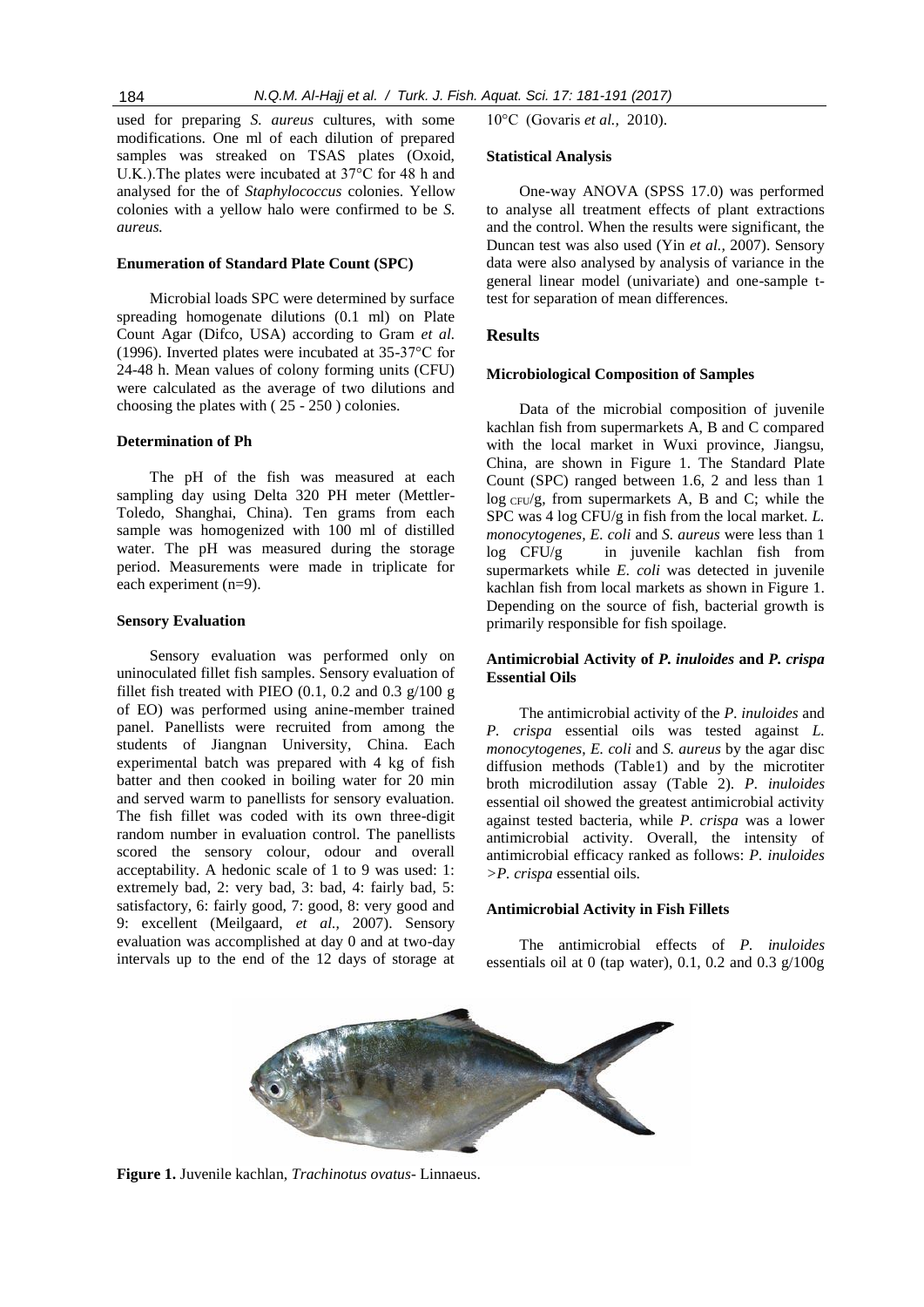of EO on fish fillet samples during storage at the 10 °C±1for 12 days are shown in Table 3. At 10 °C, the initial population of *L. monocytogenes*, *E. coli*, and *S. aureus* in the control group increased during the storage period. Samples treated with *Pulicaria inuloides* essential oil PIEO at 0.2 and 0.3 g/100g resulted in that populations of *L. monocytogenes*, *E. coli*, and *S. aureus* were significantly lower than the control samples (P<0.05), during the storage period. However, samples treated with PIEO at 0.1 g/100g exhibited the lower population of *L. monocytogenes*, *E. coli*, and *S. aureus* until day 4, when compared with the untreated group  $(P<0.05)$ . The addition of 0.2 and 0.3 g/100g PIEO resulted in decreased populations of *L. monocytogenes*, *E. coli,* and *S. aureus*, ranging below the acceptable level less than 2 log CFU/g from day 6 until the end of storage (Gudbjörnsdóttir *et al.,* 2004). Severity of the decrease of the initial *L. monocytogenes*, *E. coli* and *S. aureus* population in fish fillets at 1.2 g/100g was more than 1 g/100g *Pulicaria inuloides* oil.

 The average value of initial microbial load SPC of juvenile kachlan samples (control group) was 2 log CFU/g. The SPC in PIEO-treated samples at 0.2 and 0.3  $g/100g$  were significantly (P<0.05) increased to more than 7 log CFU/g from day 10 until the end of storage.

Results represent control (no *P. inuloides* essential oil added) and treatments of PIEO at 0.1, 0.2 and 0.3 g/100 g of EO.

#### **Determination of pH**

Fish treated with or without essential oil from *P. inuloides* had an initial pH of 6.1 and 6.2, respectively. These values increased during the storage period, reaching an average of 6.7 in the control and 6.4-6.7 in the treated samples after 12 days (Figure 3).

#### **Sensory Evaluation**

The results of the sensory evaluation (odor, taste and Overall acceptability) of fish fillet samples are presented in Figure 4a, b and c, respectively. PIEO at 0.1 g/100g concentration significantly influenced (P<0.05) all attributes evaluated. The overall acceptability and taste of fish fillets treated with PIEO at 0.2 and 0.3 g/100g was unacceptable. The overall acceptability of the control group after day 8 was significantly reduced below the rejection limit (P<0.05). Odor and taste scores for filleted fish samples stored at 10  $\rm{^0C}$  for 12 days with essential oil at 0.2 and 0.3 g/100g showed a similar pattern of decreasing acceptability. On day 4 of storage fish fillets had a pleasant odor and taste, characteristic of fresh fish at 0.1 g/100g EO. However, preliminary sensory studies indicated that the application of PIEO at concentrations higher than 1 g/100 g would be unacceptable. For this reason, the concentrations of 0.1 g/100 g of PIEO were applied to the fish.

# **Discussion**

The antibacterial activity of the *P. inuloides* and *P. crispa* essential oils was evaluated against *L. monocytogenes, E. coli* and *S. aureus*. Potency was assessed qualitatively and quantitatively by observing the presence or absence of inhibition zones and measuring zone diameters. Most published results demonstrate that the observed variation in antibacterial activities of extracts of plants is due to at least two factors: 1) the major components of the plant extract and 2) the type of bacterium tested (Rather *et al.,* 2012). The strong antibacterial activity of PIEO is possibly due to its major constituents, i.e.,

**Table1.** Antimicrobial activity of *Pulicaria inuloides* and *Pulicaria crispa* essential oils by agar disc diffusion assay

| Test microorganism     | Pulicaria inuloides<br>(zone of inhibition, mm) | Pulicaria crispa<br>(zone of inhibition,<br>mm | Standard<br>antibiotic <sup>b</sup><br>(zone of inhibition, mm) |
|------------------------|-------------------------------------------------|------------------------------------------------|-----------------------------------------------------------------|
| Gram-positive bacteria |                                                 |                                                | Ampicillin                                                      |
| L. monocytogenes       | $19.3 \pm 0.00$                                 | $4.33 \pm 0.14$                                | $25.2 \pm 0.18$                                                 |
| S. aureus              | $24.00 \pm 0.34$                                | $4.27 \pm 0.12$                                | $26.0 \pm 0.0$                                                  |
| Gram-negative bacteria |                                                 |                                                | Gentamicin                                                      |
| E. coli                | $7.1 \pm 0.13$                                  | $3.04 \pm 0.55$                                | $25.0 \pm 0.9$                                                  |

<sup>b</sup> Standard antibiotics used as positive control and extract has antimicrobial activity against this microorganism**.**

**Table 2.** Minimal inhibitory concentration (MIC) of the essential oils of *Pulicaria inuloides* and *Pulicaria crispa* against pathogenic bacteria.

|                                         | MIC (mg/mL) |           |
|-----------------------------------------|-------------|-----------|
| Microorganism                           | P.inuloides | P. crispa |
| Listeria monocytogenes                  |             |           |
| Escherichia coli                        | 0.12        | ≤0.5      |
| Staphylococcus aureus                   | 5.11        |           |
| $\sim$<br><b><i>CONTRACTOR</i></b><br>. |             |           |

aTests were performed in triplicate and modal values are presented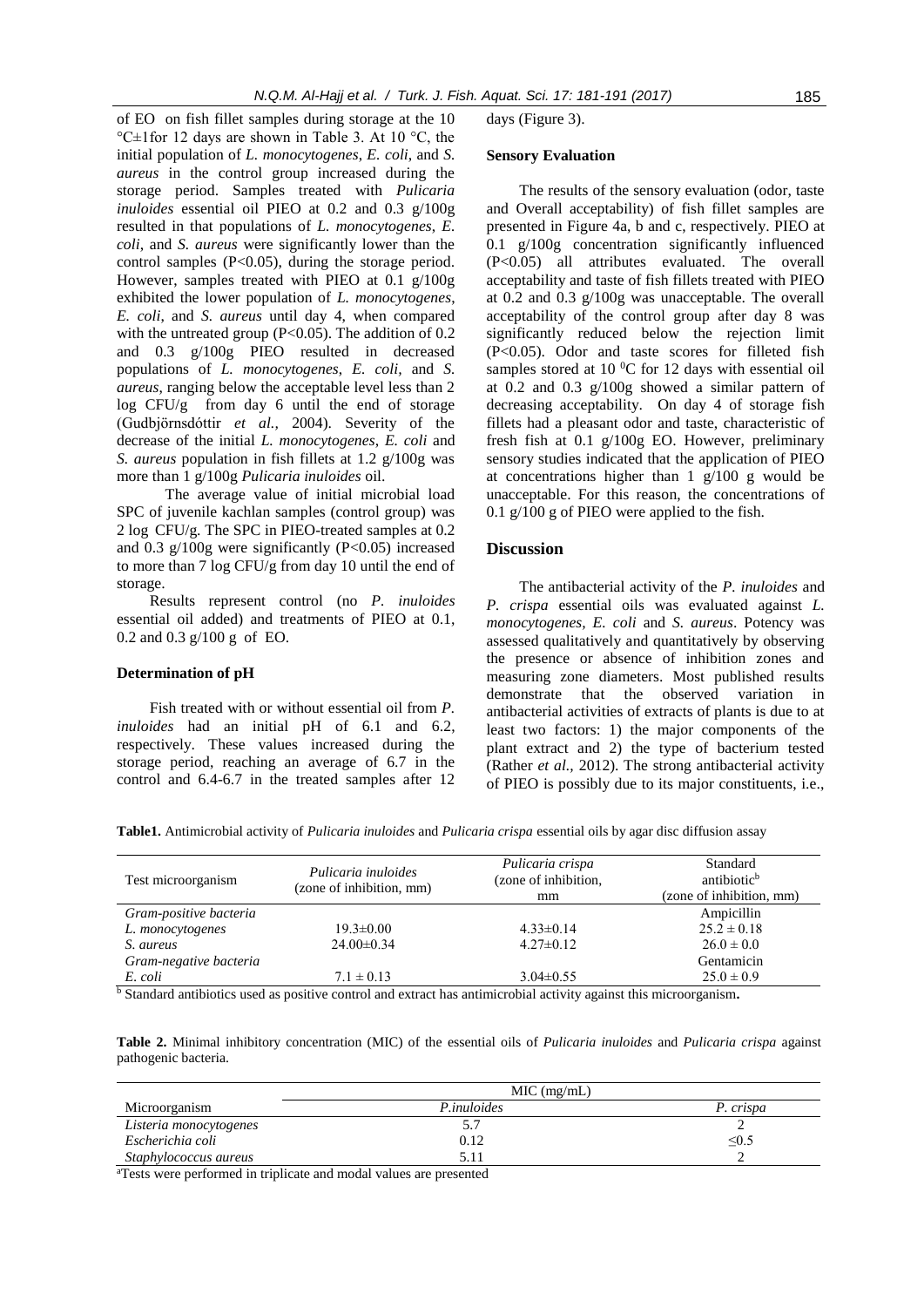| Microorganism <sup>b</sup> | Storage                 | Tap water                    | <b>PIEO</b>                  | <b>PIEO</b>                     | <b>PIEO</b>                     |
|----------------------------|-------------------------|------------------------------|------------------------------|---------------------------------|---------------------------------|
|                            | days                    |                              | (0.1g/100g)                  | $(0.2 \text{ g}/100 \text{ g})$ | $(0.3 \text{ g}/100 \text{ g})$ |
|                            |                         |                              | Log cfu/g                    |                                 |                                 |
|                            | $\boldsymbol{0}$        | $4.60 \pm 0.00^a$            | $4.60 \pm 0.00^a$            | $4.60 \pm 0.00^a$               | $4.60 \pm 0.00^a$               |
|                            | $\overline{c}$          | $4.88 \pm 0.00^a$            | $4.11 \pm 0.00^b$            | $2.78 \pm 0.00$ <sup>c</sup>    | $2.29 \pm 0.00$ <sup>d</sup>    |
|                            | 4                       | $5.90 \pm 0.00^a$            | $5.30 \pm 0.00^{\rm b}$      | $2.45 \pm 0.00$ <sup>c</sup>    | $2.00 \pm 0.00$ <sup>d</sup>    |
|                            | 6                       | $5.60 \pm 0.00^a$            | $5.25 \pm 0.21^{\rm b}$      | $\langle 2^{\circ}$             | $\leq 2^c$                      |
| L. monocytogenes           | 8                       | $5.88 \pm 0.01$ <sup>a</sup> | $5.80 \pm 0.00$ <sup>a</sup> | $<$ 2 <sup>b</sup>              | $\langle 2^b$                   |
|                            | 10                      | $5.90 \pm 0.1a$              | $4.90 \pm 0.03$ b            | $\langle 2c$                    | $<$ 2 $c$                       |
|                            | 12                      | $5.95 \pm 0.01$ <sup>a</sup> | $4.90 \pm 0.15^{\rm b}$      | $\langle 2^{\circ}$             | $\langle 2^{\rm c}$             |
|                            | $\boldsymbol{0}$        | $4.70 \pm 0.00^a$            | $4.70 \pm 0.00^a$            | $4.70 \pm 0.00^a$               | $4.70 \pm 0.00^a$               |
|                            | $\overline{\mathbf{c}}$ | $4.94 \pm 0.00^a$            | $4.15 \pm 0.00^b$            | $3.85 \pm .00^{\circ}$          | $3.82 \pm 0.00$ c               |
| E. coli                    | 4                       | $5.90 \pm 0.2^{\text{a}}$    | $4.20 \pm 0.00^{\rm b}$      | $4.18 \pm 0.00^b$               | $3.99 \pm 0.00^b$               |
|                            | 6                       | $4.20 \pm 0.00^{\text{a}}$   | $3.97 \pm 0.01$ <sup>a</sup> | $3.93 \pm 0.00^a$               | $3.90 \pm 0.00^a$               |
|                            | 8                       | $5.80 \pm 0.01$ <sup>a</sup> | $4.14 \pm 0.01^{\rm b}$      | $3.98 \pm 0.02$ <sup>c</sup>    | $4.19 \pm 0.12^b$               |
|                            | 10                      | $4.90 \pm 0.04a$             | $4.17\pm0.00b$               | $4.19 \pm 0.01$                 | $4.14\pm0.01b$                  |
|                            | 12                      | $4.98 \pm 0.11$ <sup>a</sup> | $4.11 \pm 0.02^b$            | $4.15 \pm 0.03^b$               | $4.18 \pm 0.01^{\rm b}$         |
|                            | $\overline{0}$          | $4.60 \pm 0.00^a$            | $4.60 \pm 0.00^a$            | $4.60 \pm 0.00^a$               | $4.60 \pm 0.00^a$               |
|                            | $\overline{\mathbf{c}}$ | $4.88 \pm 0.00^a$            | $4.60 \pm 0.00^a$            | $2.87 \pm 0.00^b$               | $2.29 \pm 0.00$ <sup>c</sup>    |
| S.aureus                   | 4                       | $5.90 \pm 0.00^{\text{a}}$   | $5.30 \pm 0.01$ <sup>a</sup> | $2.45 \pm 0.00^b$               | 2.00.0.00c                      |
|                            | 6                       | $4.25 \pm 0.21$ <sup>a</sup> | $5.60 \pm 0.00^{\rm b}$      | $\langle 2^{\rm c}$             | $\langle 2^{\rm c}$             |
|                            | 8                       | $5.88 \pm 0.01^a$            | $5.80 \pm 0.00^{\rm b}$      | $\langle 2^{\rm c}$             | $\leq 2^{\circ}$                |
|                            | 10                      | $4.90 \pm 0.03$ <sup>a</sup> | $5.95 \pm 0.10^b$            | $\langle 2^{\circ}$             | $\langle 2^{\circ}$             |
|                            | 12                      | $4.96 \pm 0.15^{\text{a}}$   | $5.00 \pm 0.01$ <sup>a</sup> | $\leq 2^{\rm b}$                | $\langle 2^{\rm b}$             |
|                            | $\boldsymbol{0}$        | $2.32 \pm 0.04^a$            | $2.19 \pm 0.03$ <sup>a</sup> | $2.11 \pm 0.07$ <sup>a</sup>    | $1.09 \pm 0.04^b$               |
|                            | $\overline{c}$          | $3.83 \pm 0.16^a$            | $3.28 \pm 0.00^b$            | $3.01 \pm 0.00^b$               | $2.21 \pm 0.00$ <sup>c</sup>    |
| <b>SPC</b>                 | 4                       | $5.88 \pm 0.02^a$            | $5.31 \pm 0.01^{\rm b}$      | $4.70 \pm 0.00$ <sup>c</sup>    | $4.11 \pm 0.00$ <sup>d</sup>    |
|                            | 6                       | $6.62 \pm 0.02^a$            | $6.14 \pm 0.05^{\rm b}$      | $6.11 \pm 0.00^b$               | $5.57 \pm 0.03$ <sup>c</sup>    |
|                            | 8                       | $6.88 \pm 0.01^a$            | $6.34 \pm 0.02^b$            | $6.11 \pm 0.01$ <sup>b</sup>    | $6.07 \pm 0.00$ <sup>b</sup>    |
|                            | 10                      | $7.78 \pm 0.02a$             | $7.70 \pm 0.1a$              | $7.40 \pm 0.00a$                | 6.40.00b                        |
|                            | 12                      | $8.62 \pm 0.03$ <sup>a</sup> | $7.62 \pm 0.03^b$            | $7.50 \pm 0.02^b$               | $7.30 \pm 0.00^b$               |

**Table 3.** The effect of *Pulicaria inuloides* essential oil on pathogenic bacteria and total viable counts (SPC) in fish fillets samples during storage at the 10 °C for 12 days

**a**Counts without common letters (A-C) within a row are significantly different (P<0.05).

**<sup>b</sup>**Each group of microorganisms was tested separately.



**Figure** 2*.* Means of *L. monocytogenes, E. coli, S. aureus* and SPC counts of juvenilekachlan from seafood consumed in Wuxi province, Jiangsu, China.

thymol and carvacrol. Thymol and carvacrol are structurally very similar. Both of these components increase bacterial cell permeability and membrane fluidity and inhibit medium acidification. Moreover, Thymol and carvacrol are thought to be inducing alterations in cell permeability by entering between the fatty acyl chains that make up the membrane lipid bilayers, thus disrupting lipid packing and causing changes to membrane properties and functions of gram-negative bacteria (Burt, 2004). In general, PIEO is more effective against gram-positive than gramnegative bacteria (Delaquis, Stanich *et al.,* 2002; Demetzos, Perdetzoglou and Tan, 2001). The essential oil of *P. crispa* exhibited lower antibacterial activity against all tested bacteria (Table1), which is consistent with a previous report (Chah *et al.,* 2006). That study reported that extracts derived from another Ocimum species, *O. gratissimum,* showed lower antibacterial activity against 11 tested bacterial strains including *S. aureus* (four strains), *E. coli* (two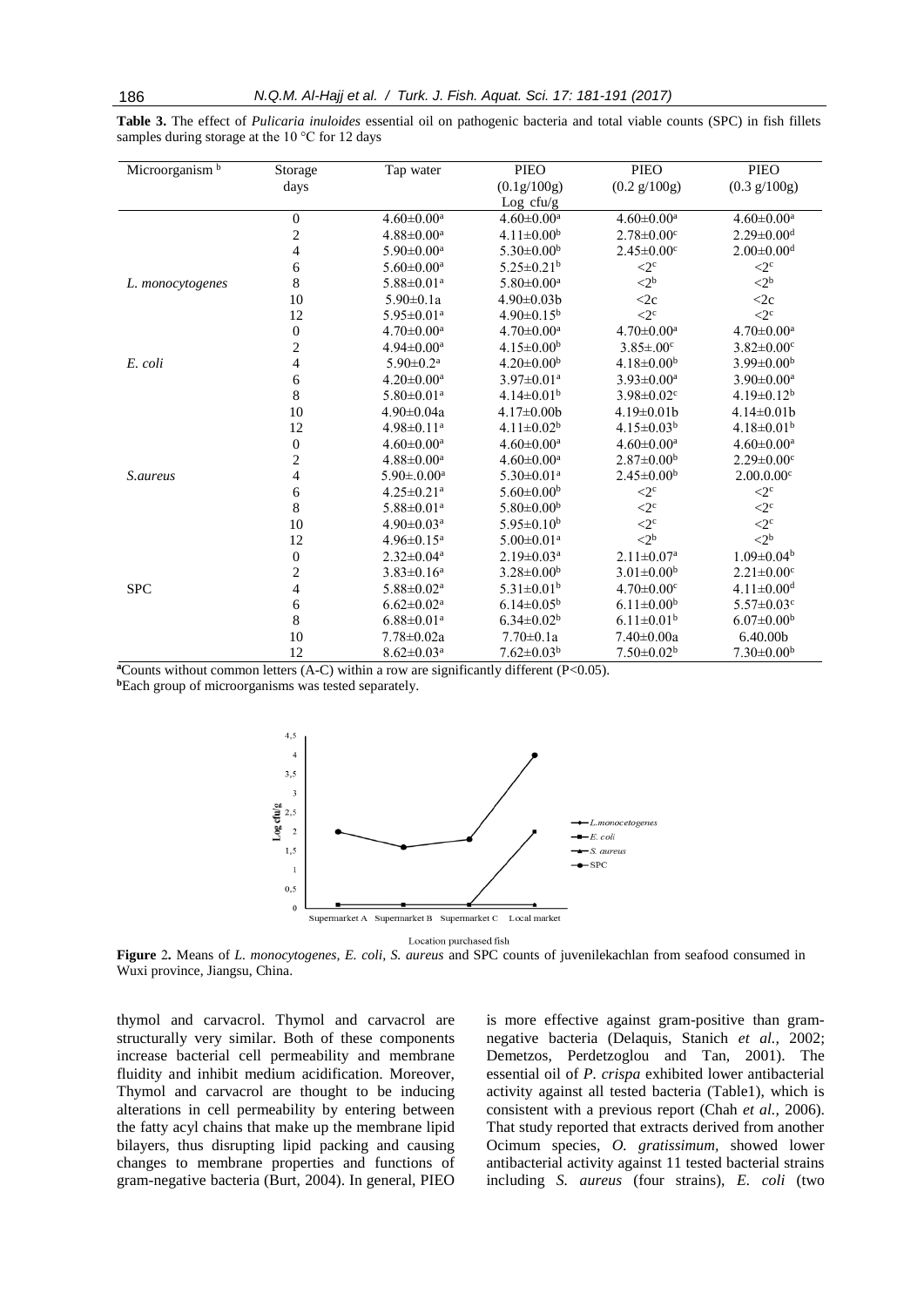

**Figure 3.** Changes in pH values of fresh fish stored at 10 ±1 °C. Results represent control (no *P. inuloides* essential oil added) and treatments of PIEO at 0.1 g/100 g and 0.2 g/100 g and 0.3 g/100 g.

strains), *Pseudomonas aeruginosa* (one strain), Proteus spp. (three strains) and Shigella (one strain). Similarly, the essential oils of *O. basilicum* were less effective against gram-positive and gram-negative bacteria tested in another study (Algabr *et al.,* 2010).

MIC values indicate that *P. inuloides* essential oil has greater inhibitory action against gram-positive bacteria than gram-negative bacteria. A previous study showed that the antimicrobial effects of spices and herbs against *E. coli*, and other gram-negative bacteria were due to their complex chemical composition, which included compounds such as thymol, carvacrol, methyl eugenol, linalool, α-pinene, 1,8-cineole, camphor (Nanasombat and Lohasupthawee, 2005). This discrepancy in antibacterial potential may be caused by variations in chemical composition, which may be influenced by the distillation and extraction techniques, as well as geographical origin. In our study, *P. crispa* essential oil was less active against all tested microorganisms. This result may have resulted from evaporation of the oil during the boiling process.

The SPC provides a good index of freshness quality as well as degree of contamination (Pedrosa-Menabrito and Regenstein, 1990). Grossly unhygienic fish handling and cleaning practices at the local retail markets caused significant recontamination in SPC counts, ranging from 2-7 log CFU/g on juvenile kachlan fish, whereas [Standard](http://www.covm.uobaghdad.edu.iq/uploads%5Cdepartments%5CPublic%20health/SPC.docx) Plate Counts (SPCs) in supermarkets were within the recommended microbiological limits is no more than 5 log CFU/g (ICMSF, 2002). *E. coli* counts exceeded the recommended microbiological limits of more than 2 log CFU/g in local markets in Wuxi, China, indicating poor hygiene practices. Fish with SPC counts exceeding 7 log CFU/g begin to spoil, showing notable sensory and microbiological changes (Kim and Mershall 1999). It was reported that such types in SPC could be due to variation of bacterial flora amongst fish in different seasons (De Silva *et al.,* 2004). The recommended microbiological limits of faecal coliform bacteria counts is no more than 2.6 log CFU/g; *E. coli* must not exceed 2 log CFU/g in fish and fish products (ICMSF, 2002).

Principle methods used to extend the shelf life of fish and fishery products involve good hygiene practice, health conditions, rapid freezing, in addition to the use of natural substance inhibition of *L. monocytogenes*, *E. coli* and other microbial loads (Al-Dagal and Bazarra, 1999).

 The antibacterial activity of PIEO against *L. monocytogenes, E. coli* and *S. aureus* was previously determined through in vitro experiments (Desai *et al.,* 2012; Millezi *et al.,* 2012; Al-Hajj *et al.,* 2014). However, a literature review revealed that the activity of PIEO against *L. monocytogenes*, *E. coli* and *S. aureus* had not been investigated in fish fillet (Al-Hajj *et al.,* 2014). PIEO at 0.2 or 0.3 g/100g in fish fillets showed strong antimicrobial activity against bacteria tested during storage at 10°C. PIEO at 0.3 g/100g was more effective than  $0.2$  g/100 during storage against *L. monocytogenes, E. coli, S. aureus* and SPC. These observations are in agreement with the results of (Solomakos *et al.,* 2008) in minced beef at 0.6 g/100g and in low-fat cheese at 1% thyme oil, respectively. The antimicrobial efficacy of thyme oil at 1 g/100g in fish fillets is strong against the tested pathogen during the initial days of storage. Our findings were consistent with the results of these studies analysing *P. inuloides*. To our knowledge, no studies have evaluated the antimicrobial activity of essential oils and/or plant extracts from *P. inuloides* on fish. Therefore, to our knowledge, our study is the first to report on this topic, thus making a significant contribution to the scientific field. However, some research on PIEO has concluded that Gram positives are more susceptible and that it can be safe food additives are classified as "Generally Recognized as Safe" (GRAS) (AL-Hajj *et al.,* 2014).

 Recommended microbiological limits of SPC for fish and fish products range between 6 to 7 log CFU/g (ICMSF, 2002). Fish with SPC counts exceeding 7 log CFU/g starts to spoil, showing notable sensory and microbiological changes (Kozempel *et al.,* 2001). It was reported that such types in SPC could be due to variation of bacterial flora amongst fish in different seasons (Davis, 1993).

Comparing the first and last day of storage, the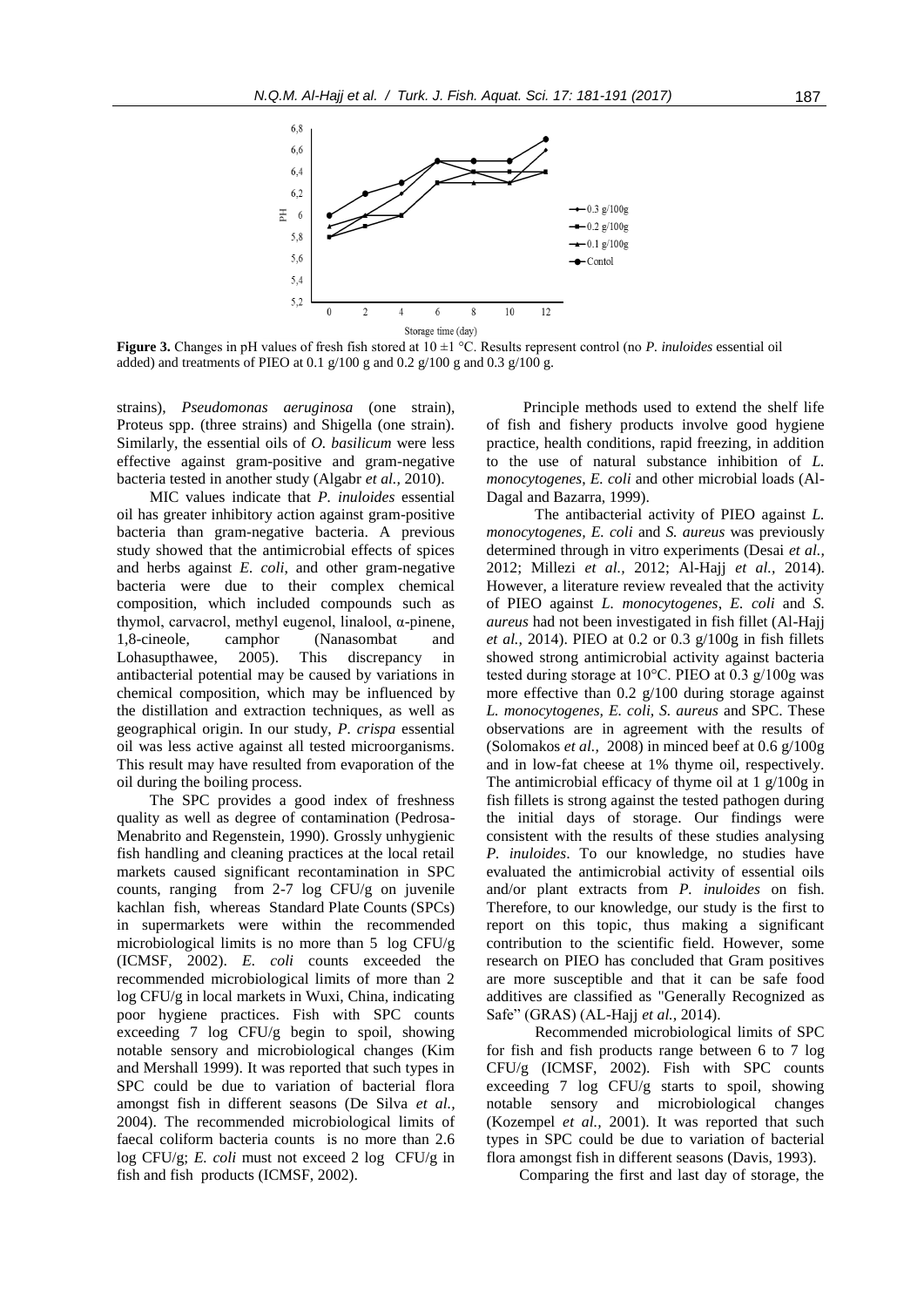pH of control samples was significantly higher than those with *P. inuloides* PIEO addition. This pH increase might have resulted from microbial growth during the storage period. When the supply of simple carbohydrates is depleted, species such as Pseudomonas, as well as psychrotrophic gramnegative bacteria, such as Moraxella, Alcaligenes, Aeromonas and Serratia, use proteinaceous compounds as an energy source, producing ammonia, and thereby increasing the food's pH (Gabriel, 2008).

 Sensory evaluation of fish fillet samples was performed with consideration of the most acceptable parameters including odor, taste and the overall acceptability was taken and used as a control (Figure 4a, b and c). According to our findings of sensory evaluation, the sensory properties of fish fillets treated with *P. inuloides* oil were acceptable by the panellists at the level of 0.1 g/100g but unacceptable at the levels of 0.2 and 0.3 g/100g . Similarly, (Solomakos *et al.*, 2008) reported that the addition of thyme oil at 0.6 g/100g was organoleptically acceptable. Other

studies have also demonstrated the sensory viability of adding essential oils to meat products. Marjoram EO added to fresh sausages at 0.11 ml/100 g obtained the same acceptability as the product with no essential oil (Busatta *et al.,* 2008). The addition of oregano EO (0.01 ml/100 g) to chicken promoted desirable odor, according to a panel of trained evaluators (Chouliara *et al.,* 2007). Addition of oregano, rosemary and thyme essential oils at 0.02 ml/100 g in mortadella obtained similar or higher scores than the samples free of essential oil (Viuda-Martos, Ruiz-Navajas, Fernandez-Lopez, and Perez-Alvarez, 2009; Viuda-Martos, RuizNavajas, *et al.,* 2010a; Viuda-Martos, Ruiz-Navajas, Fernandez-L opez, and Perez - Alvarez, 2010b, 2010c).

# **Conclusions**

These results suggest that *P. inuloides* can be used as an effective natural source of antimicrobial, an antioxidant and food additives. Additionally, it



**Figure 4.** Sensory evaluation of fish fillets treated with PIEO at 0 (control), 0.1, 0.2 and 0.3 g/100g during storage at 10 °C for 12 days. (**A**) = odour, (**B**) = Taste and (**C**) = Overall acceptability.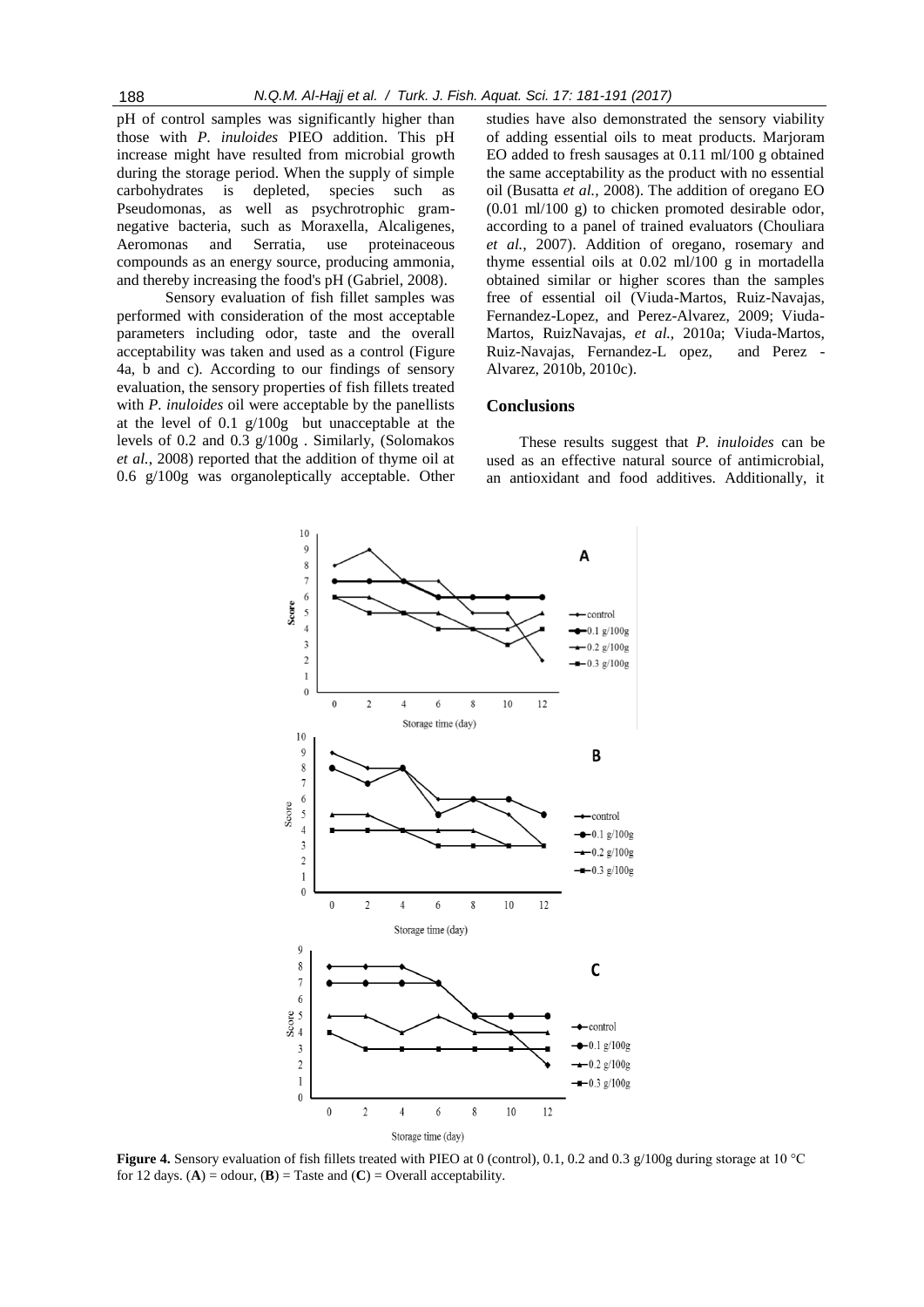could be a good candidate for phytochemical and pharmacological investigations to discover new broad spectrum bioactive compounds.

The treatment of fillet fish *P. inuloides* of essential oil at 0.1, 0.2 and 0.3 g/100g of EO showed higher activity against tested bacteria compared to the treatments of the microbial loads (SPC) and control (tap water). Our findings suggest that *P. inuloides* oil at 0.2 and 0.3 g/100g is an efficient means of controlling *L. monocytogenes, E. coli* and *S. aureus* in fillet fish meat. Furthermore, this oil reduced the inoculated pathogens by 2 log CFU/g up to the end of the storage period. The sensory properties of this treatment were acceptable to the panellists. Finally, the use of PIEO to wash or sanitize fish will not eliminate the pathogenic aerobic total count completely but will reduce the number of most harmful pathogens and microbial loads on fish. As a result, the fish quality and shelf-life will be increased. The use of PIEO to wash meat fish is generally recognized as safe (GRAS).

# **Acknowledgements**

This work was supported by the National Science and Technology Program of China (no. 2014BAD33B05). The authors express their thanks to department of chemistry, Faculty of Applied Science Hajjah University, Yemen for their technical assistance.

#### **References**

- Algabr, M.N., Mekkiou, R. , Ameddah, S., Menad, A., Boumaza, O., Seghiri, R., 2010. Antioxidant activities from the aerial parts of *Pulicaria jaubertii*. American, Eurasian Network for Scientific Information, 4: 63-70.
- AOAC, 2005. Official methods of analysis of association of official analytical chemists17th ed. Arlington, VC: AOAC Inc.
- Amsterdam, D., 1996. Susceptibility testing of antimicrobials in liquid media. Antibiotics in Laboratory Medcine, 4: 61-143
- Al-Dagal, Mosffer, M., and Bazaraa, W. A, 1999. Extension of shelf life of whole and peeled shrimp with organic acid salts and bifidobacteria. Journal of Food Protection, 6: 51-56.
- Al-Hajj, N., Hongxin, W., Chaoyang, M., Zaixiang, L., Mohanad, B., and Riyadh, T., 2014. Antimicrobial and Antioxidant Activities of the Essential Oils of Some Aromatic Medicinal Plants (*Pulicaria inuloides*-Asteraceae and *Ocimum forskolei*-Lamiaceae). Tropical Journal of Pharmaceutical Research, 13: 1287-1293.
- Al-Hajj, N., Chaoyang, M., Riyadh, T., Ammar A.L., Mohammed, A., Abubakr, M., Waleed, A., and Hongxin, W., 2014. Chemical Composition of Essential Oil and Mineral Contents of Pulicaria *inuloides.* Journal of Academia and Industrial Research, 12: 675-678.
- Alişarli, M., Atasever, M., and Gökmen, M., 2005 . Contamination of some vacuum-packaged meat

products with *Listeria monocytogenes*. *Acta Alimentaria*, 34 :331-334. doi: <http://dx.doi.org/10.1556/AAlim.34.2005.3.15>

- Burt, S., 2004. Essential oils: their antibacterial properties and potential applications in foods-a review. *International Journal of Food Microbiology*, 94: 223- 253[. doi:10.1016/j.ijfoodmicro. 2004.03.022](http://dx.doi.org/10.1016/j.ijfoodmicro.2004.03.022)
- Busatta, C., Vidal, R.S., Popiolski, A.S., Mossi, A.J., Dariva, C., Rodrigues, M.R.A., Corazza, F.C., Corazza, M.L., Oliveira, J.V. and Cansian, R.L., 2008. Application of *Origanum majorana L*. essential oil as an antimicrobial agent in sausage. Food Microbiology, 25: 207-211. [doi:10.1016/j.fm.2007.07.003](http://dx.doi.org/10.1016/j.fm.2007.07.003)
- Chah, K.F., Eze, C.A, Emuelosi, C.E and Esimone, C.O., 2006. Antibacterial and wound healing properties of methanolic extracts of some Nigerian medicinal plants. J Ethnopharmacol, 104: 164-167. [doi:10.1016/j.jep.2005.08.070](http://dx.doi.org/10.1016/j.jep.2005.08.070)
- Castellano, P., Belfiore, C., Fadda, S., and Vignolo, G., 2008. A review of bacteriocinogenic lactic acid bacteria used as bioprotective cultures in fresh meat produced in Argentina. Meat Science, 79: 483-499. [doi:10.1016/j.meatsci.2007.10.009](http://dx.doi.org/10.1016/j.meatsci.2007.10.009)
- Chouliara, E., Karatapanis, A., Savvaidis, I. N., and Kontominas, M. G., 2007. The combined effect of oregano EO and modified atmosphere packaging on shelf-life extension of fresh chicken breast meat, stored at 4 <sup>o</sup>C. Food Microbiology, 24: 607-617. doi: 10.1016/j.fm.2006.12.005
- Delaquis, P. J., Stanich, K., Girard, B., and Mazza, G., 2002. Antimicrobial activity of individual and mixed fractions of dill, cilantro, coriander and eucalyptus essential oils. International Journal of Food Microbiology, 74: 101-109.
- Demetzos, C., Perdetzoglou, D. K., and Tan, K., 2001. Composition and antimicrobial studies of the oils of *Origanum calcaratum* Juss. and *O. scabrum* Boiss. et Heldr. from Greece. Journal of Essential Oil Research, 13: 460-462. doi: 0.1080/10412905.2001.
- Da Silva, F. G., Shen, Y., Dardick, C., Burdman, S., Yadav, R. C., de Leon, A. L., and Ronald, P. C., 2004. Bacterial genes involved in type I secretion and sulfation are required to elicit the rice Xa21-mediated innate immune response. Molecular Plant-Microbe Interactions, 17: 593-601.
- Davis, H. K., 1993. Fish. In Principles and applications of modified atmosphere packaging of foods (pp. 189- 228). Springer US.
- Desai, M. A., Soni, K. A., Nannapaneni, R., Schilling, M. W., and Silva, J. L., 2012. Reduction of *Listeria monocytogenes* in raw catfish fillets by essential oils and phenolic constituent carvacrol. Journal of Food Science, 77: M516-M522. doi: 10.1111/j.1750- 3841.2012.02859.x
- Djenane, D., Yangüela, J., G omez, D., and Roncales, P., 2012. Perspectives on the use of essential oils as antimicrobials against Campylobacter jejuni cect 7572 in retail chicken meats packaged in microaerobic atmosphere. Journal of Food Safety, 32: 37-47. doi: 10.1111/j.1745-4565.2011.00342.x
- Dadkhah, H., Bassami, M. R., Hashemi, S., Shahraz, F., Hosseini, H., Karatzas, K. A., and Ramin, K., 2012. Evaluation and comparison of SYBR Green I Real-Time PCR and TaqMan Real- Time PCR methods for quantitative assay of *Listeria monocytogenes* in nutrient broth and milk. African Journal of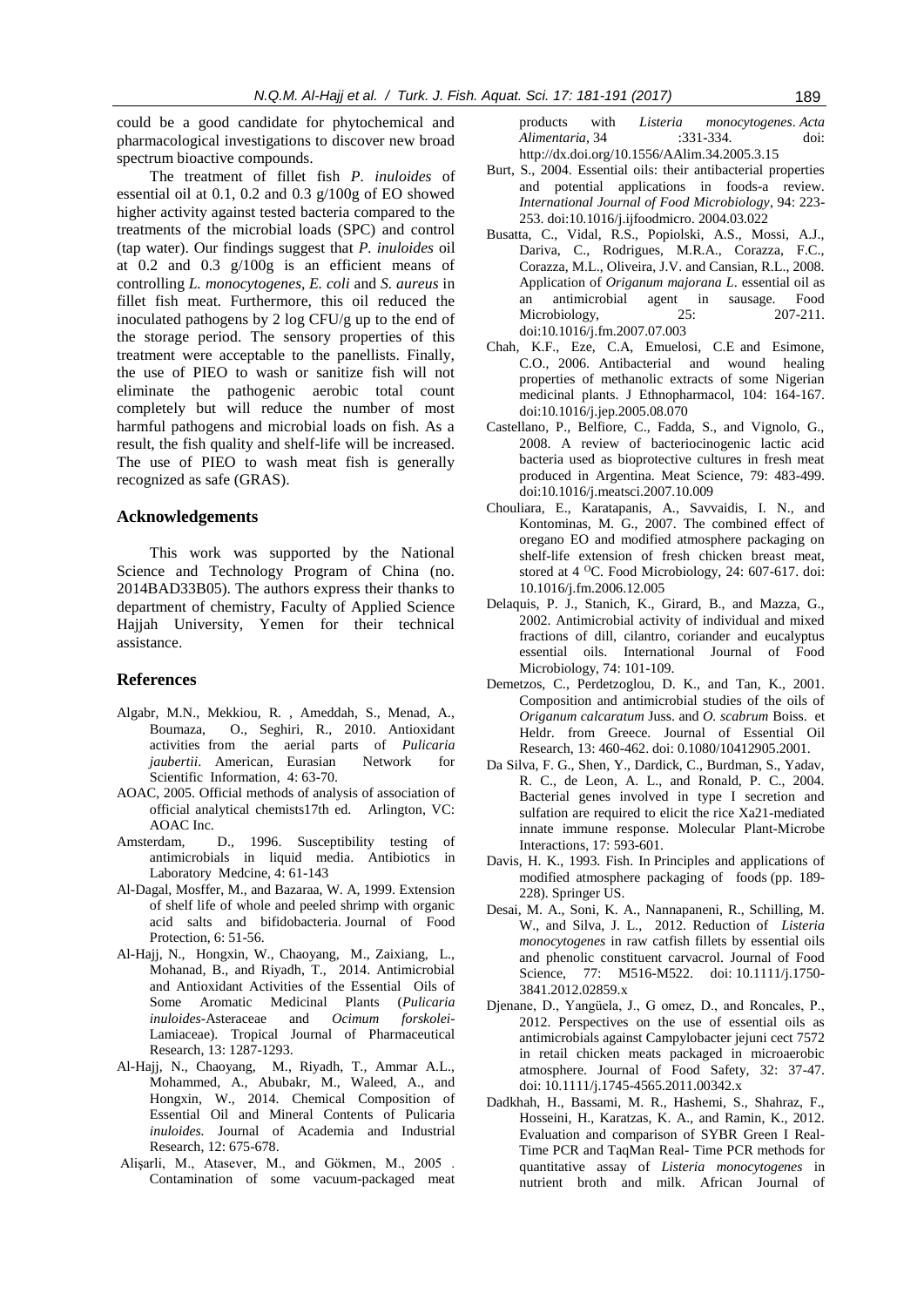Microbiology Research, 6, 1908-1917. doi: 10.5897/AJMR11.889

- Emswiler, B.S., Pierson, C.J., and Kotula, A.W., 1976. Bacteriological quality and shelf life of ground beef. Applied and Environmental Microbiology, 31: 826- 830.
- Gabriel, A. A., 2008. Estimation of water activity from pH and Brix values of some food products. Food chemistry, 108 **:**1106-1113. [doi:10.1016/j.foodchem.2007.11.077](http://dx.doi.org/10.1016/j.foodchem.2007.11.077)
- Govaris, A., Solomakos, N., Pexara, A., and Chatzopoulou, P. S., 2010. The antimicrobial effect of oregano essential oil, nisin and their combination against *Salmonella enteritidis* in minced sheep meat during refrigerated storage. International Journal of Food Microbiology, 137: 175-180. doi: 10.1016/j.ijfoodmicro
- Georgantelis, D., Ambrosiadis, I., Katikou, P., Blekas, G., and Georgakis, S. A., 2007. Effect of Rosemary extracts, chitosan anda-tocopherol on microbiological parameters and lipid oxidation of fresh pork sausages stored at 4 <sup>0</sup>C. Meat Science, 76: 172-181. [doi:10.1016/j.meatsci.2006.10.026](http://dx.doi.org/10.1016/j.meatsci.2006.10.026)
- Gudbjörnsdóttir, B., Suihko, M.L., Gustavsson, P., Thorkelsson, G., Salo, S., Sjöberg, A.M., Niclasen, O. and Bredholt, S., 2004. The incidence of *Listeria monocytogenes* in meat, poultry and seafood plants in the Nordic countries. Food Microbiology, 21: 217- 225[. doi:10.1016/S0740-0020\(03\)00012-1](http://dx.doi.org/10.1016/S0740-0020(03)00012-1)
- González-Fandos, E., Villarino-Rodrıguez, A., Garcıa-Linares, M. C., Garcıa-Arias, M. T., and Garcıa-Fernández, M. C., 2005. Microbiological safety and sensory characteristics of salmon slices processed by the sous vide method. Food Control, 16: 77-85. [doi:10.1016/j.foodcont.2003.11.011](http://dx.doi.org/10.1016/j.foodcont.2003.11.011)
- Hsiao, C. P., and Siebert, K. J., 1999. Modeling the inhibitory effects of organic acids on bacteria. International iournal of food microbiology, 47: 189-201. [doi:10.1016/S0168-](http://dx.doi.org/10.1016/S0168-1605(99)00012-4) [1605\(99\)00012-4](http://dx.doi.org/10.1016/S0168-1605(99)00012-4)
- ICMSF, 2002. Microorganisms in 7 Foods. Microbiological testing in food safety management.
- Irkin, R., and Esmer, O. K., 2010. Control of *Listeria monocytogenes* in ground chicken breast meat under aerobic, vacuum and modified at mosphere packaging conditions with or without the presence of bay essential oil at 4 <sup>o</sup>C. Food Science and Technology Research, 16: 285-290. doi: 10.3136/fstr.16.285
- Kozempel, M. F., Marshall, D. L., Radewonuk, E. R., Scullen, O. J., Goldberg, N., and Bal'a, M. F. A., 2001. A rapid surface intervention process to kill Listeria innocua on catfish using cycles of vacuum and steam. Journal of food science, 66 : 1012-1016.
- Khuzwayo, J. K., 2011. Essential oil composition and some biological activities of tetradenia riparia. Doctoral dissertation: University of Zululand.
- Kanduri, L., and Eckhardt, R. A., 2008. Food Safety in Shrimp Processing: A Handbook for Shrimp Processors, Importers, Exporters and Retailers. John Wiley & Sons.
- Kim, C. R., and Marshall, D. L., 1999. Microbiological, colour and sensory changes of refrigerated chicken legs treated with selected phosphates. Food research international, 32: 209-215. [doi:10.1016/S0963-](http://dx.doi.org/10.1016/S0963-9969(99)00089-7) [9969\(99\)00089-7](http://dx.doi.org/10.1016/S0963-9969(99)00089-7)
- Lancette, G.A., 1986. Current resuscitation methods for

recovery of stressed *Staphyloococcus aureus* from foods. Journal of Food Protect, 49: 477-481.

- Millezi, A. F., Caixeta, D. S., Rossoni, D. F., Cardoso, M. G., and Piccoli, R. H., 2012. In vitro antimicrobial properties of olant essential oils *Thymus vulgaris, Cymbopogon citrates and Laurus nobilis against five important foodborne pathogens. Ciência e Tecnologia de Alimentos, 32: 167-172. doi.org/10.1590/S0101- 20612012005000021*
- Militello, M., Settani, L., Aleo, A., Mammina, C., Moschetti, G., and Giammanco, G. M., 2011. Chemical composition and antibacterial potential of Artemisia arborescensL. EO. Current Microbiology, 62:1274-1281.doi:10.1007/s00284-010-9855-3
- Meilgaard, M., Civille, G. V., and Carr, B. T., 2007. Sensory evaluation techniques (4rd ed.). Boca Raton: CRC Press Inc (Chapter 12).
- Magiorakos, A.P., Srinivasan, A., Carey, R.B., Carmeli, Y., Falagas, M.E., Giske, C.G., Harbarth, S., Hindler, J.F., Kahlmeter, G., Olsson‐ Liljequist, B. and Paterson, D.L., 2012. Multidrug**-**resistant, extensively drug‐ resistant and pandrug‐ resistant bacteria: an international expert proposal for interim standard definitions for acquired resistance. Clinical Microbiology and Infection, 18: 268-281. dio:10.1111/j.1469-0691.
- Nanasombat, S., and Lohasupthawee, P., 2005. Antibacterial activity of crude ethanolic extracts and essential oils of spices against Salmonellae and other enterobacteria. KMITL Science and Technology, 5: 527-538.
- NCCLS (National Committee for Clinical Laboratory Standards). 1999. Performance standards for antimicr -obial susceptibility testing, 9th International Supplement, M100-S9.
- Pedrosa-Menabrito, A. & Regenstein, J.M., 1990. Shelflife extension of fresh fish –A review. Part-111–Fish quality and methods of assessment*.* Journal Food Quality, 13: 209-223. doi: 10.1111/j.1745- 4557.1990.tb00018.x
- Roberts, T.A., Britton, C.R., and Hudson, W.R., 1979. The bacteriological quality of minced beef in the U.K. hygiene cambridge, 85: 211–217.
- Ren, Z., and Gould, M. N., 1998. Modulation of small G protein isoprenylation by anticancer monoterpenes in in situ mammary gland epithelial cells.Carcinogenesis, 19: 827-832. doi: 10.1093/carcin/19.5.827
- Sears, P. M., and McCarthy, K. K., 2003. Diagnosis of mastitis for therapy decisions. Veterinary Clinics of North America: Food Animal Practice, 19: 93-108. doi:10.1016/S0749-0720(02)00074-9
- Sacchetti, G., Maietti, S., Muzzoli, M., Scaglianti, M., Manfredini, S., Radice, M. and Bruni, R., 2005. Comparative evaluation of 11 essential oils of different origin as functional antioxidants, antiradicals and antimicrobials in foods. Food Chemistry, 91: 621- 632[. doi:10.1016/j.foodchem.2004.06.031](http://dx.doi.org/10.1016/j.foodchem.2004.06.031)
- Solomakos, N., Govaris, A., Koidis, P., and Botsoglou, N., 2008. The antimicrobial effect of thyme essential oil, nisin, and their combination against *Listeria monocytogenes* in minced beef during refrigerated storage. Food Microbiology, 25: 120- 127.doi:10.1016/j.fm.2007.07.002
- Venkitanarayanan, K.S., Zhao, T., and Doyle, M.P., 1999. Inactivation of Escherichia coli O157:H7 by